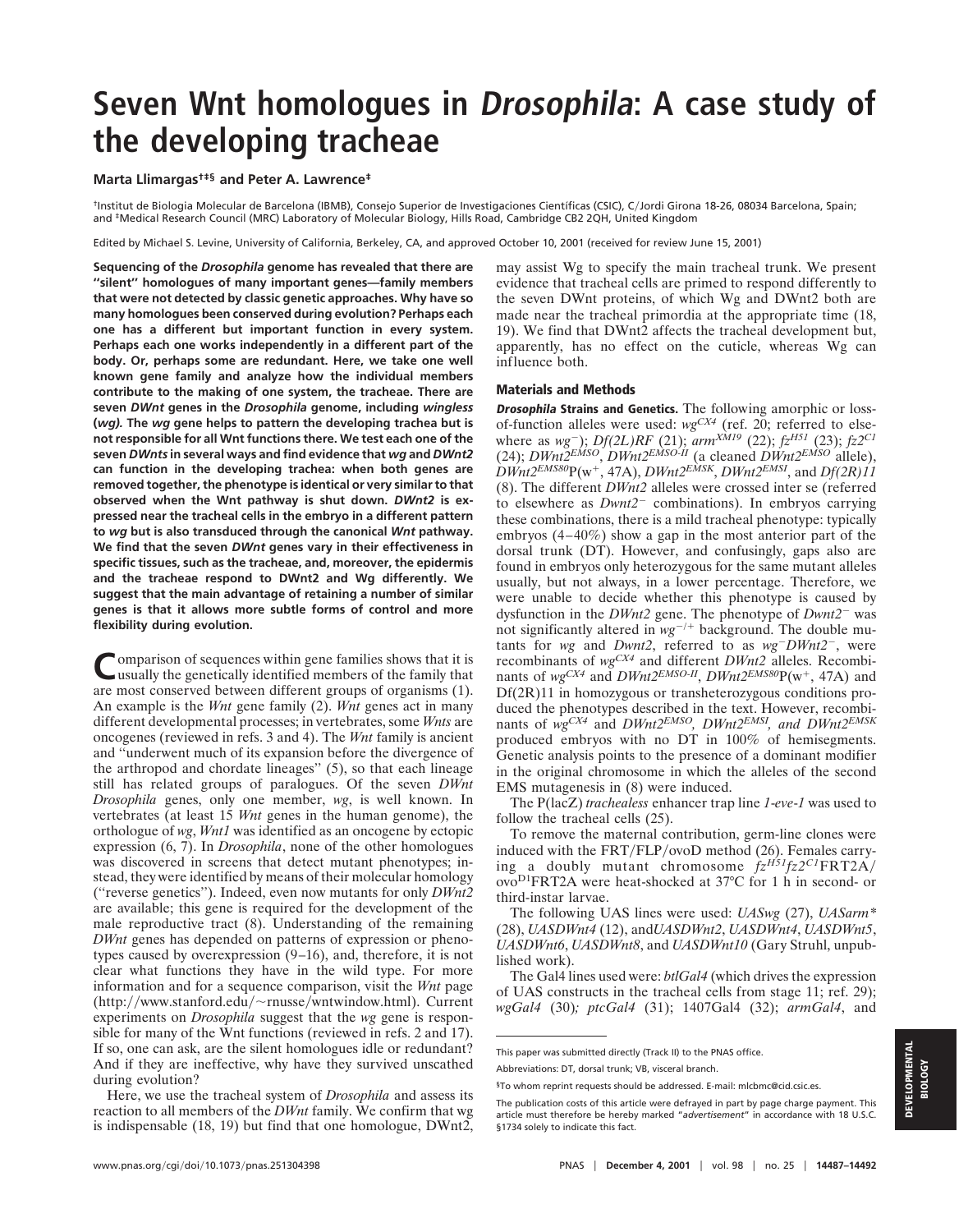*armFRTGal4VP16* (33). To maximize the efficacy of the Gal4 UAS system, the embryo collections were done at 29°C.

To identify mutant embryos, we used ''blue balancers'' of the first, second, and third chromosomes: FM7 *ftz*-*lacZ*; CyO *hb*-*lacZ* or CyO *ftz*-*lacZ*; and TM3 *ftz*-*lacZ.*

**Embryo Fixation and Staining.** For horseradish peroxidase (HRP) histochemistry, embryos were fixed in 100 mM Pipes/2 mM EGTA/1 mM MgSO<sub>4</sub>-formaldehyde for  $20-30$  min and stained with the Vectastain-ABC kit (Vector Laboratories) according to standard protocols. The mouse monoclonal mAb2A12 (developed by N. Patel and C. Goodman and obtained from the Developmental Studies Hybridoma Bank) was used at 1:5 to stain the lumen of the tracheal system from stage 13/14 onwards. The rabbit anti-Spalt (from R. Schuh, Max Planck Institute, Goettingen, Germany) was used at 1:30. The rabbit anti- $\beta$ galactosidase (Cappel) was used at 1:1,000 to 1:1,500 to detect tracheal markers and blue balancers. The purified mouse monoclonal anti-Wingless (Development Studies Hybridoma Bank, Iowa City) was used at 1:200. The guinea pig anti-Knirps (developed by J. Reivitz and provided by M. Ruiz-Gomez, Centro Biologia Molecular Severo Ochoa, Madrid) was used at 1:1,000. The rabbit anti-DWnt3 (kindly provided by F. Mourkioti and H. Jäkcle, Max Planck Institute) was used 1:50. Biotinylated or Cy3-, FITC-, and Cy5-secondary antibodies (Jackson ImmunoResearch) were used at 1:300. To optimize double stainings, embryos were first stained in black with NiCl<sub>2</sub> and then in brown.

Antisense RNA probes were synthesized from cDNA clones of wg (from J. Bolivar, Univ. of Cadiz, Cadiz, Spain); DWnt2 (from R. Nusse, Stanford University, Stanford, CA); DWnt4, DWnt6, DWnt10 (from E. Wilder, Univ. of Pennsylvania, Philadelphia); DWnt3 (from F. Mourkioti, Max Planck Institute); and dpp (from I. Alvarez, Harvard University, Cambridge, MA). A DNA probe was synthesized from a cDNA clone of DWnt8 (from G. Struhl, Columbia University, College of Physicians and Surgeons, New York). Whole-mount *in situ* hybridization and antibody staining were performed as described (34) with minor modifications. Fluorescent *in situ* hybridization, with tyramide signal amplification (NEN Life Science), were performed according to (35) and followed by antibody staining.

Embryos were observed and photographed with a Zeiss Axiophot or with an MRC Bio-Rad 1024 confocal microscope.

Embryos were staged according to (36). Images were processed in Adobe PHOTOSHOP.

### **Results and Discussion**

DWnt proteins bind as ligands to a family of receptor proteins {four Frizzled (Fz) homologues in *Drosophila*, of which Fz and Fz2 are the most important (24, 37) and act through a cascade of genes [e.g., *disheveled*, *armadillo* (*arm*), *pangolin*] on the nucleus (reviewed in refs. 38–43)}. If, therefore, Wg is the only ligand acting from the outside of the cell on the receptors, the *wg*- phenotype should be identical to the phenotype when *fz* and *fz2* are removed—in some organs, this is so (24, 37). However, in the trachea, although removal of the two receptor proteins (Fig. 1*B*) or one of the intracellular proteins in the cascade eliminates all DT; removing only Wg leaves some DT intact (refs. 18 and 19; Fig. 1*C*). Therefore, it seems that another molecule, presumably a DWnt, acts through the canonical Wnt pathway to build DT. We now ask, which DWnt is responsible?

**Overexpression of Seven DWnts and Removal of Four of Them.** Overexpression of *wg* or other downstream elements of the Wnt pathway in the tracheal cells results in increased DT at the expense of the VB (refs. 18 and 19; Fig. 1*E*). To investigate further, we overexpressed each one of the seven *DWnts*locally in the embryonic trachea in a normal background. Overexpression of five *DWnt* genes (*DWnt*5, *-4*, *-6*, *-8*, and *-10*) had no detectable effects; indeed,



**Fig. 1.** The Wnt pathway is required for tracheal development. Lateral views of embryos at late stages of embryogenesis stained with mAb2A12 to highlight the lumen of the tracheae. In all of the figures, anterior is to the left and dorsal is above. (*A*) Wild-type embryo. DT, dorsal trunk (arrow); VB, visceral branch (arrowhead). (B)  $fz^-fz2^-$  germ-line clones. The DT is completely missing apart from minute vestiges of DT material found in the posterior part. (*C*) *wg*-, a substantial amount of DT is formed (arrow). (*D*) *Df(2L)RF*, a similar phenotype to wg<sup>-</sup> is observed (arrow points to DT). (E) Ectopic expression of *wg* in all tracheal cells—note hypertrophy of DT (arrow). (*F*) Ectopic expression of *DWnt2* in all tracheal cells—note hypertrophy of DT (arrow).

the flies were viable, fertile, and seemed normal. This experiment suggests that the tracheae are not particularly sensitive to these five proteins. To check whether these proteins are made properly and can function, they were tested in other assays. *DWnt6* and *DWnt8* were able to affect tracheal development in a sensitized background (see below). *DWnt5* produced a phenotype in the ventral nerve cord when expressed with the neural specific driver *1407Gal4*, in agreement with the phenotype produced by an *HS-DWnt5* line (11). Moreover, we detected protein expression in the tracheae when *DWnt5* was expressed in tracheal cells (data not shown). *DWnt4* produced ectopic denticles in the ventral epidermis when overexpressed with *armGal4*, and the flies died as pharate adults, showing several defects in the wings when crossed to *ptcGal4* (data not shown). These phenotypes have been described by using a different *UASDWnt4* line (12, 13). We have not been able to find any noticeable phenotype when overexpressing *DWnt10* in several structures, and, thus, the activity of this line awaits confirmation. However, we removed *DWnt10* together with three other *DWnts* (*DWnt4*, -*6*, and *wg*) in *Df(2L)RF* embryos (ref. 15; see Flybase at http://flybase.bio.indiana.edu) and found a similar phenotype to *wg*-, there still being some DT (ref. 18; Fig. 1*D*). This experiment argues that at least zygotic *DWnt 4,* -*6* and -*10* do not have a significant function in the trachea under normal conditions. However, overexpression of *DWnt2* locally in the tracheal cells did affect its development in a similar way to that of *wg*, producing an excess of DT cells and DT material at the expense of the VB (Fig. 1*F*). These tracheae were defective; they failed to fill with air and the flies died as embryos and young larvae. This result suggests that both *wg* and *DWnt2* act or can act in the developing trachea.

**DWnt2 Is Produced Near the Tracheal Cells.** The expression pattern for *DWnt2* has been described (16). However, we looked closely at this pattern with respect the tracheal cells. The tracheal placodes are specified by stage 10 in a specific part of the dorsal ectoderm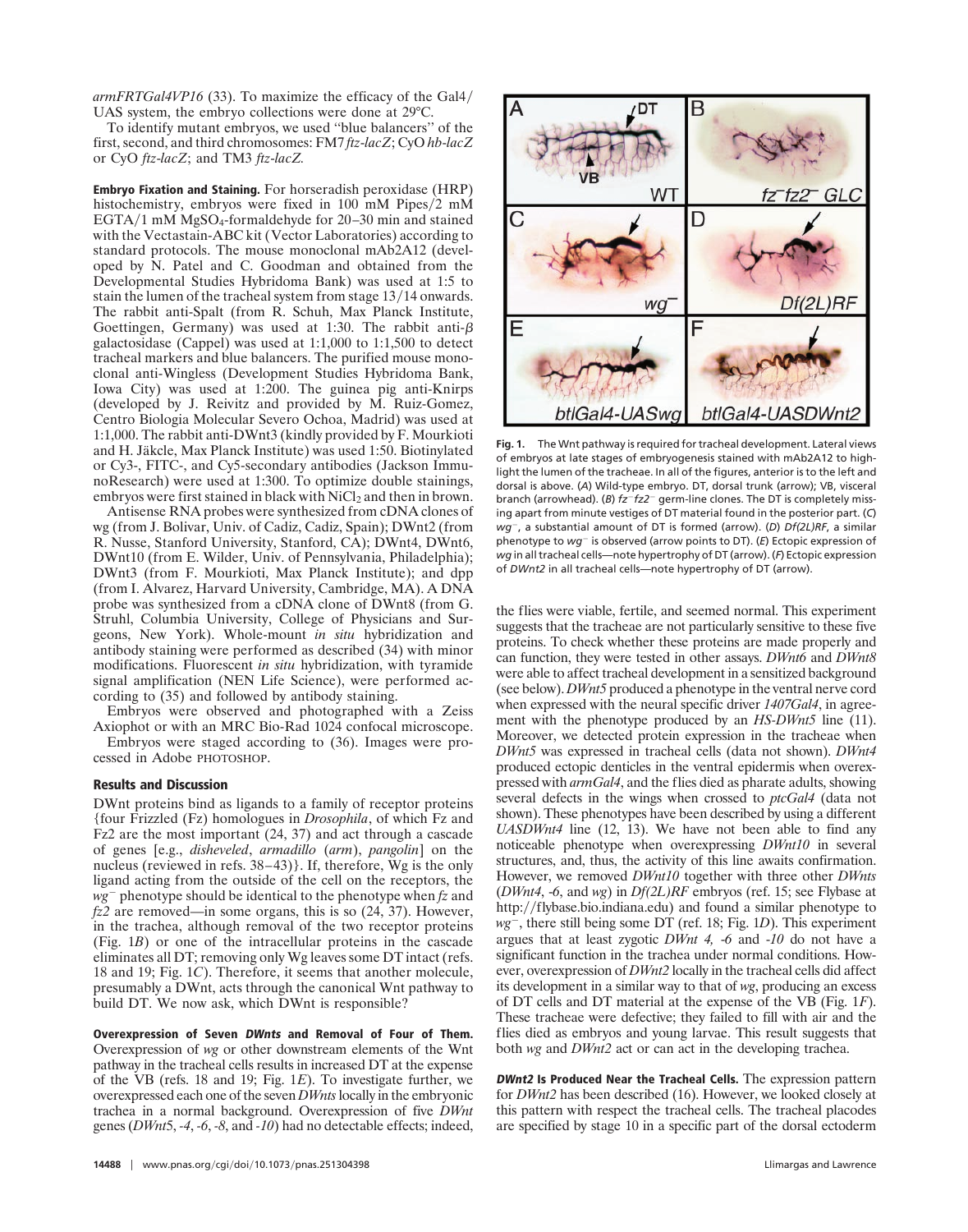

**Fig. 2.** Pattern of *wg* and *DWnt2* expression with respect to Sal protein and the tracheal cells. (*A* and *B*) Three tracheal metameres of a *1*-*eve*-*1* embryo at stage 10 (*A*) or 12 (*B*) stained with a riboprobe for *DWnt2* (green) and for Sal (in red) and  $\beta$ -Gal (blue) for the tracheal cells. Note that  $DWnt2$  is expressed near the tracheal cells during stage 10 (*A*) in cells that also express *sal*. (*C* and *D*) Three tracheal metameres of a *1*-*eve*-*1* embryo at stage 10 (*C*) or 12 (*D*) stained with a riboprobe for  $wg$  (green) and for Sal (in red) and  $\beta$ -Gal (blue) for the tracheal cells. (*E*) Two tracheal metameres of a *1*-*eve*-*1* embryo at stage 11 stained with a riboprobe for *DWnt2* (green) and for Wg (red) and  $\beta$ -Gal (blue) for the tracheal cells. Note that *wg* and *DWnt2* differ in their pattern of expression. (*F*) Diagram summarizing the stainings in *A*–*E*. *DWnt2* is expressed in the dorsal ectoderm near the tracheal cells that is in the most dorsal Sal-positive cells. *wg* expression alternates in stripes with Sal protein. Both genes are produced near the tracheal cells.

and express several markers such as *trachealess* (44, 45). The results with *DWnt2* are suggestive: it is expressed close to and dorsal to the tracheal placode by stage 10 and early stage 11 but later disappears (Fig. 2 *A* and *B*).

The *spalt* (*sal*) gene (coding for a transcription factor) is expressed in the dorsal ectoderm, including some tracheal cells, during stage 10 and persists later in those tracheal cells that form the DT (ref. 46; Fig. 2 *A*–*D*, *F*). *sal* is absolutely required for DT formation (46) and is thus a good marker for DT cell identity. The most dorsal cells that express *sal* also coexpress *DWnt2* (Fig. 2*A*). The pattern of *wg* expression differs strikingly from that of *DWnt2* (refs. 18, 19, and 47; Fig. 2 *C*–*F*), although both gene products are made near the tracheal cells. In *arm* mutants, Sal is not expressed in tracheal cells (18, 19) and no DT is formed, suggesting that*sal* expression in tracheal cells depends on activation of the Wnt pathway. Thus, *sal* could be induced in the tracheal cells wherever either Wg or DWnt2 proteins are received.

**The Function of DWnt2.** The above results suggest that *wg* and *DWnt2*, made near the tracheal cells, together sponsor DT formation. We have more evidence supporting this hypothesis: in *wg*- embryos, some DT is still formed (Fig. 1*C*). However, the

tracheal phenotype of *wg*-*DWnt2*- embryos is significantly different from that of  $wg^-$  embryos: in  $40-45\%$  of hemisegments, the DT is completely missing (Fig. 3*A*), and in the remaining 55–60%, only some reduced and thin DT forms (Fig. 3*B*). Interestingly, in practically all hemisegments of *Df(2L)RF DWnt2*- embryos, the DT is completely missing (data not shown), indicating that other *DWnts* account for these traces of DT (see below). Nevertheless,  $wg^- D Wnt2^-$  double-mutant embryos are very similar (Fig. 3*B*) or indistinguishable (Fig. 3*A*) from *fz*-*fz2*- embryos (Fig. 1*B*), suggesting that *wg* and *DWnt2* sponsor virtually all DT formation.

Removal of Wg and DWnt2 proteins (in  $wg^{-}DWnt2^{-}$  embryos) eliminates detectable expression of *sal* in the presumptive tracheal cells of the DT (Fig. 3  $E$  and  $H$ ), whereas in  $wg^{-}$ embryos, very low levels of *sal* still can be detected in some embryos (Fig. 3 *F* and *I*). The early expression of *sal* in the dorsal ectoderm still is observed in both  $wg^{-}$  and  $wg^{-}DWnt2^{-}$  embryos (data not shown). In *wg*-*DWnt2*- embryos, late *kni* expression in tracheal cells is normal (Fig. 3 *L* and *M*), as is the case in *arm* mutants (18, 19). In addition, *dpp* expression also is normal (Fig. 3 *J* and *K*)—Dpp has been shown to inhibit *sal* expression by activating *kni* in tracheal cells (48). Thus, the lack of *sal* must be caused by the absence of direct or indirect stimulation by the DWnt pathway and not to repression by the Dpp pathway.

Does DWnt2 act through the canonical Wnt pathway? It seems so, because the ectopic effects of DWnt2 protein are blocked in embryos that lack the *arm* gene (Fig. 4*A*). Moreover, in *wg*-*DWnt2*- embryos, the DT can be substantially rescued by expressing a constitutively active form of Arm in the tracheal cells (Fig. 4*B*). Also, the tracheal phenotype of *porcupine* (*por*) mutants (18) is very similar to that of  $wg^- DWnt2^-$  embryos, indicating that *por* also might be required for DWnt2 secretion.

If *DWnt2* sponsors at least part of DT formation, one might expect that loss of *DWnt2* alone would affect trachea in some noticeable way. Surprisingly, *DWnt2*- embryos and larvae have normal trachea (Fig. 3*C*) and normal expression of *sal* (data not shown). However, the flies have reduced viability (our results) and the males are sterile (8).

**Interdependence of DWnt2 and wg.** In normal embryos, the *wg* gene is expressed in a row of cells at the rear of the A compartment, whereas *DWnt2* is expressed at the front. Wg protein spreads to make a gradient that patterns the anterior compartment (49, 50). DWnt2 protein is expressed where the concentration of Wg is low or absent; that is where the tracheal placodes form and where the cuticle secretes denticles (50). Thus, in  $wg^-$  embryos, where there is no Wg protein and the denticles are continuous (20), one might expect the tracheal placodes (51) and *DWnt2* (Fig. 4*C*) expression to form one continuous stripe and, indeed, they do.

This adventitious expression of *DWnt2* in a broad domain in *wg*- embryos could compensate at least in part for the lack of *wg* itself. Indeed, in these embryos, it must be mainly DWnt2 that activates some *sal* and determines most or all of the DT found. We could not detect any change in the pattern of *wg* RNA or protein distribution in *DWnt2* mutants.

**DWnt Genes Vary in Effectiveness in Different Tissues.** We assayed the potency of DWnt2 and Wg in the tracheae: we took  $DWnt2^{-}wg^{-}$  double mutants and added back each of the two missing proteins in the normal pattern of expression for the *wg* gene. We found that DWnt2 and Wg both rescued some DT in the trachea (Fig. 5 *B* and *D*); however, only Wg can partially rescue the various embryonic defects in morphology found in *wg*- embryos. When either *DWnt2* or *Wg* is expressed locally in the tracheal cells, each gives strong rescue, and more DT is made (Fig. 5 *A* and *C*).

We also expressed the *DWnt2* gene in wild-type embryos either universally and strongly (*arm VP16 Gal4*) or in stripes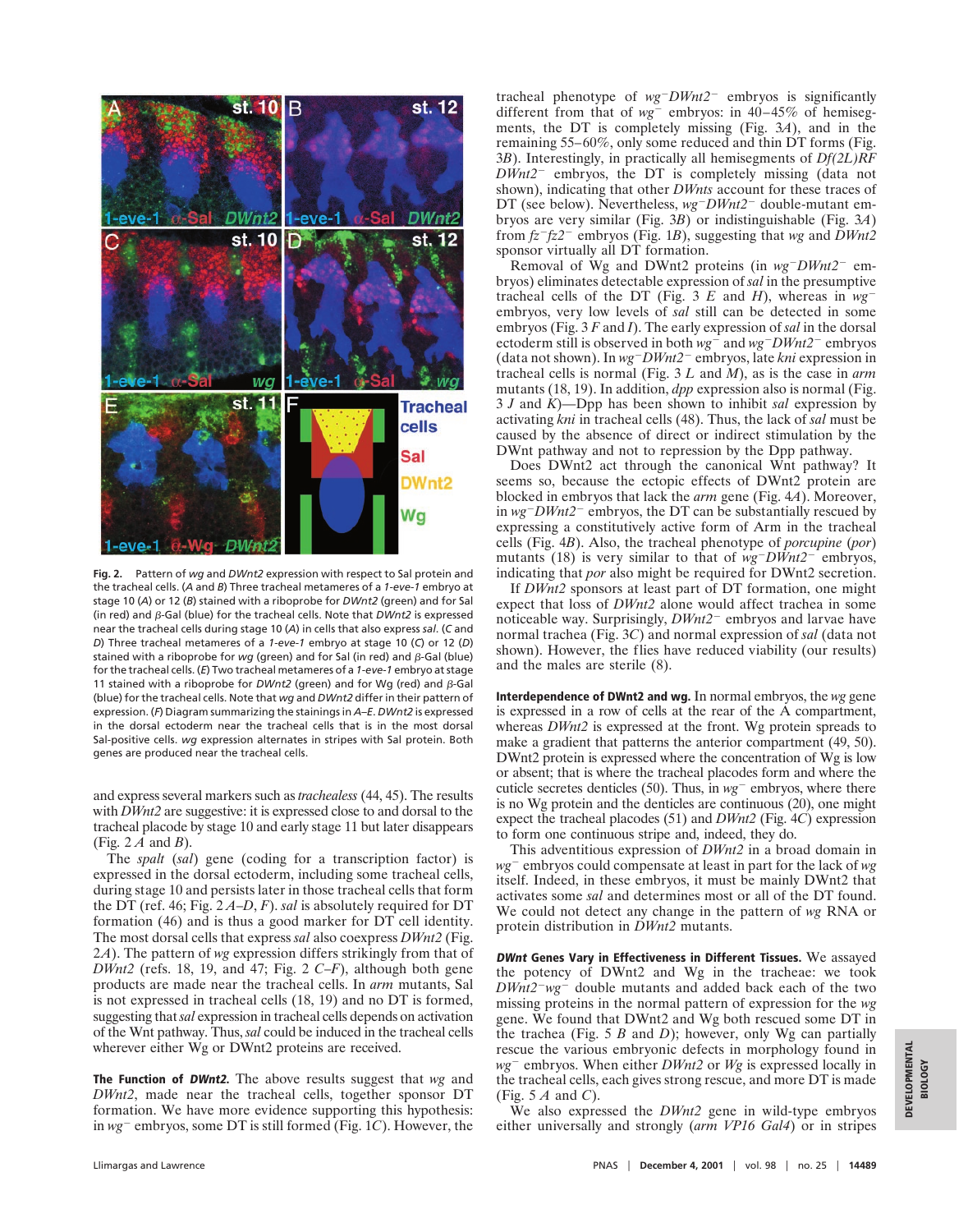

Fig. 3. Tracheal requirements of wg and/or DWnt2. (A-C) Lateral views of embryos at late stages of embryogenesis stained with mAb2A12 to highlight the lumen of the tracheae. (A and B) *wg*-DWnt2<sup>-</sup> double mutants, the DT is missing (A) or very much reduced (arrow in B). The arrowhead in A points to an incomplete VB. (*C*) *DWnt2* combination, no tracheal defects are observed. Arrow points to DT. (*D*–*I*) Sal distribution at stages 12 (*D*–*F*) and 1415 (*G*–*I*) in lateral views of embryos of the indicated genotypes. Note the absence of Sal in  $wg^-DWnt2^-$  mutants (E, H, and *Insets*) as compared with WT (D, G, and *Insets*). Low levels of Sal still are observed in wg<sup>-</sup> mutants (F, I, and Insets). (J and K) dpp expression at stage 11 in lateral views of embryos of the indicated genotypes. (L and M) Kni distribution at stage 14/15 in lateral views of embryos of the indicated genotypes.

(*ptcGal4*), and in both cases, the tracheae are altered to the same extent as when *DWnt2* is expressed in the tracheal cells alone. However, DWnt2 fails to alter the cuticle pattern (Fig. 4*E*), whereas *wg* produces a naked cuticle phenotype (ref. 52; Fig. 4*D*). This lack of effect of DWnt2 on the epidermis is remarkable as both the drivers used are strong and, when *wg* is driven, are more than adequate to make a naked cuticle. Interestingly, when *DWnt2* is missexpressed in the eye, it also does not emulate the phenotype produced by missexpression of *wg* (53). Moreover, the effects of overexpressing *DWnt2* in the ovary are stronger than when overexpressing *wg* (54). All these results argue that the tracheal cells and other tissues, including the epidermis, the eye, and the ovary are differentially sensitive to the two DWnt molecules, the trachea and the ovary being particularly responsive to DWnt2.

There are several ways this difference could be achieved. Perhaps DWnt2 does not act through the canonical Wnt pathway in some tissues, such as the ectoderm or the eye. Perhaps DWnt2, on its way to the tracheal cells, could be secreted or processed differently. Perhaps the tracheal cells have something that allows efficient presentation of the ligand to the Fz receptors, or they lack a component that, in other tissues, impedes DWnt2 binding or transduction. One possibility is that glucosaminoglycans help *breathless* (*btl*, an FGF receptor expressed in tracheal cells; refs. 55–57) and are needed for Wnt signaling (58, 59). Maybe Btl helps to gather or modify the heparan sulfate glucosaminoglycans, thereby altering the presentation of DWnt2 to the two receptors, Fz and Dfz2. Whatever the explanation may be, the tracheal cells are more responsive than other tissues to the DWnt2 signal.

We next looked at the other *DWnts*. We drove *DWnts5,* -*6,* -*8*, and -*10* in the epidermis of wild-type embryos with one copy of *ptcGal4*; none of these affected the cuticle pattern in a noticeable way. The effects of expressing *DWnt4* have been described above. Are these DWnts able to affect tracheal development in the *wg*-*DWnt2*- double mutants? We added back each of these five DWnts to either the tracheal cells themselves or in the pattern of normal *wg* expression. We found that *DWnts6* and -*8* (Fig. 5 *E* and *F*) were each able to rescue DT partially, whereas -*4,* -*5* (Fig. 5 *G* and *H*) and -*10* did not. Note that *DWnt6* and *DWnt8* are not able to produce a tracheal phenotype when expressed in tracheal cells of normal embryos, but they can do so in a sensitized background.

**Which DWnt Genes Help Make the DT?** The results indicate that *wg* and *DWnt2* make the main contribution to DT formation, as the absence of both genes completely eliminates DT in many cases. However, traces of DT still are formed in about half the hemisegments of  $wg^- D Wnt2^-$  embryos, indicating that contributions of other genes might help. Also, rescue experiments show that some other *DWnts* are able to activate the pathway. In agreement with this result, we find that in most *Df(2L)RF DWnt2*- embryos, all DT is missing, indicating that *DWnt6* and/or  $-4$  and/or  $-10$  can compensate weakly for the absence of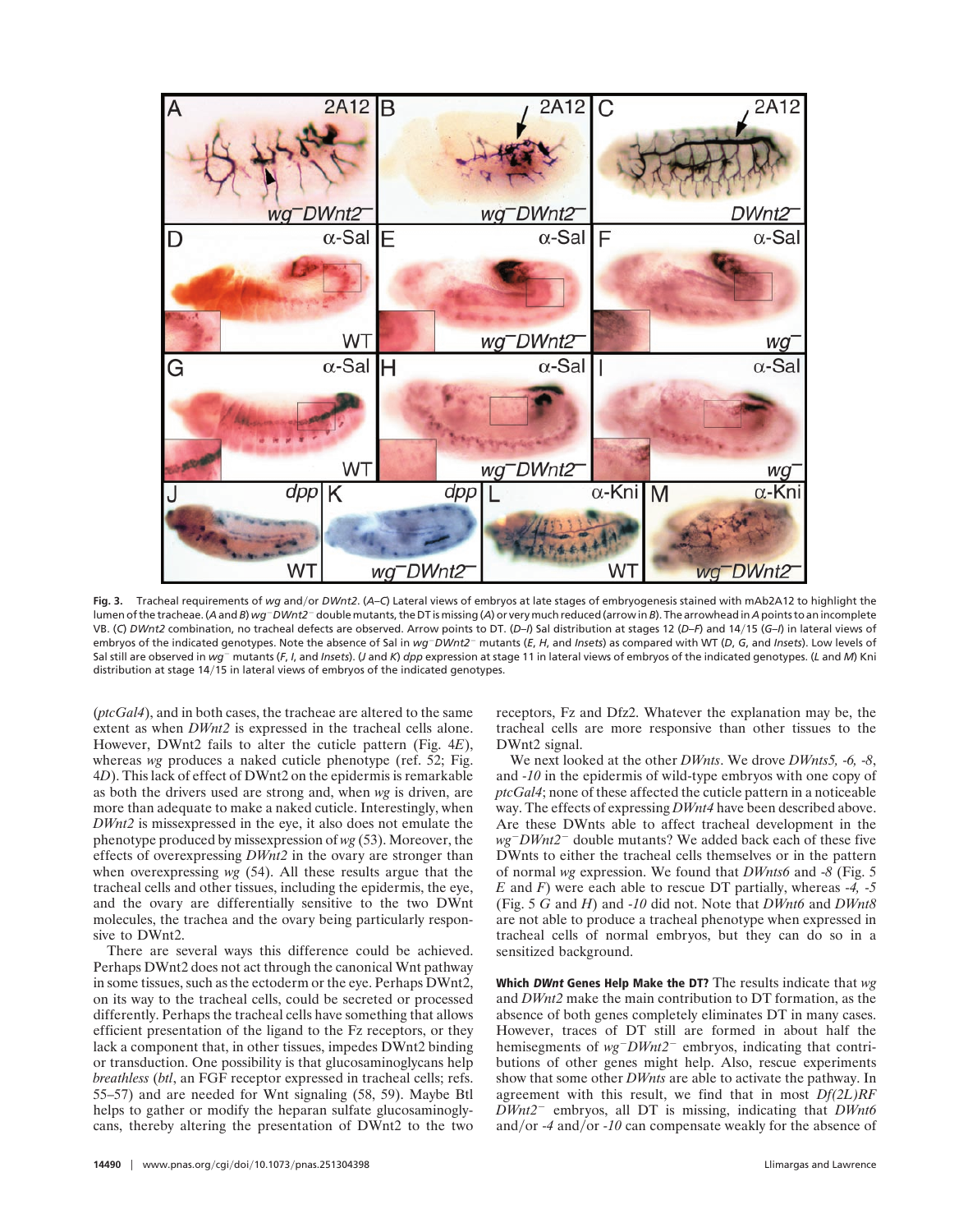

**Fig. 4.** (*A* and *B)* Lateral views of embryos of the indicated genotypes at late stages of embryogenesis stained with mAb2A12. Arrow in *B* points to the rescued DT. (C) Pattern of DWnt2 expression in wg<sup>-</sup> embryo at stage 10. (D and F) Dark field images of larval cuticle preparations of the indicated genotypes. Overexpression of *wg* in the epidermis produces a naked cuticle phenotype, whereas overexpression of *DWnt2* does not.

*wg* and *DWnt2*. However, expression of *DWnt6* and *DWnt10* (15) does not suggest that they act in tracheal development in the wild type. *DWnt4* is expressed in a similar pattern to that of *wg* (14)



**Fig. 5.** Rescue of DT in double mutants by DWnt proteins. Lateral views of embryos at late stages of embryogenesis stained with mAb2A12 to show the trachea. Each image shows a *wg*-*DWnt2*- double mutant in which the *DWnt* indicated has been added in the pattern of the *Gal4* line used. Note the rescue of DT (arrows) when *wg*, *DWnt2*, or *DWnt8* are added to the embryo (*A*–*F*). Conversely, *DWnt5* does not rescue the DT (*G* and *H*); the arrowhead in *H* points to a piece of the VB.

but does not seem to assist *wg* during embryogenesis (9, 12). In addition, none of *DWnt4,* -*6*, *or* -*10* affected tracheal development when expressed in tracheal cells of wild-type embryos. Most likely, they produce traces of DT in the *wg*-*DWnt2* embryos, because those embryos offer a very sensitive test of stimulation of the Wnt pathway. It remains unclear whether these *DWnts* make any residual contribution to DT in the wild type.

However, several observations suggest that *DWnt2* contributes to tracheal development in the wild-type fly. Notably, *DWnt2* is expressed near the tracheal cells at the appropriate stage, and when overexpressed in tracheal cells, it mimics the effects of overexpressing *wg* or a constitutively activated Arm. But, most importantly, the phenotype of  $wg^{-}DWnt2^{-}$  embryos indicate that *wg* and *DWnt2* together are responsible for virtually all DT formation. Thus, DWnt2 probably cooperates with Wg or reinforces its main action.

Nevertheless,  $DWnt2^-$  embryos do not show a visible tracheal phenotype, indicating, at first sight, that the gene does not normally contribute to DT formation. This lack of abnormality suggests that *wg* alone (or with some help from different *DWnts*) is sufficient to sponsor normal development in these mutant flies. Nevertheless, it remains possible that *DWnt2* could act in the wild-type. There are at least two alternative hypotheses that could explain the lack of tracheal phenotype in *DWnt2*- embryos.

First, the loss of *DWnt2* could induce compensatory changes in the amount, distribution, or activity of the other *DWnts.* As in the case of *DWnt6,* -*4*, and -*10* (see above), the expression of *DWnt5* (11, 16) and *DWnt8* (its pattern of expression has not been reported by others and we have detected expression only in the CNS at early stages; our unpublished results) does not suggest that they act in tracheal development, although we cannot discard contributions under the level of detection. Moreover, although we have detected some small changes in the expression of some *DWnts* in  $wg^{-}$  and  $wg^{-}DWnt2^{-}$  embryos (e.g., the loss of *DWnt5* expression in the labial segment at stage 10 as well as loss of expression in lateral clusters of the thoracic segments at stage 11), we have not detected any changes in the pattern of expression that might account for any strong tracheal rescue of  $DWnt2^-$  embryos (our unpublished results). Therefore,